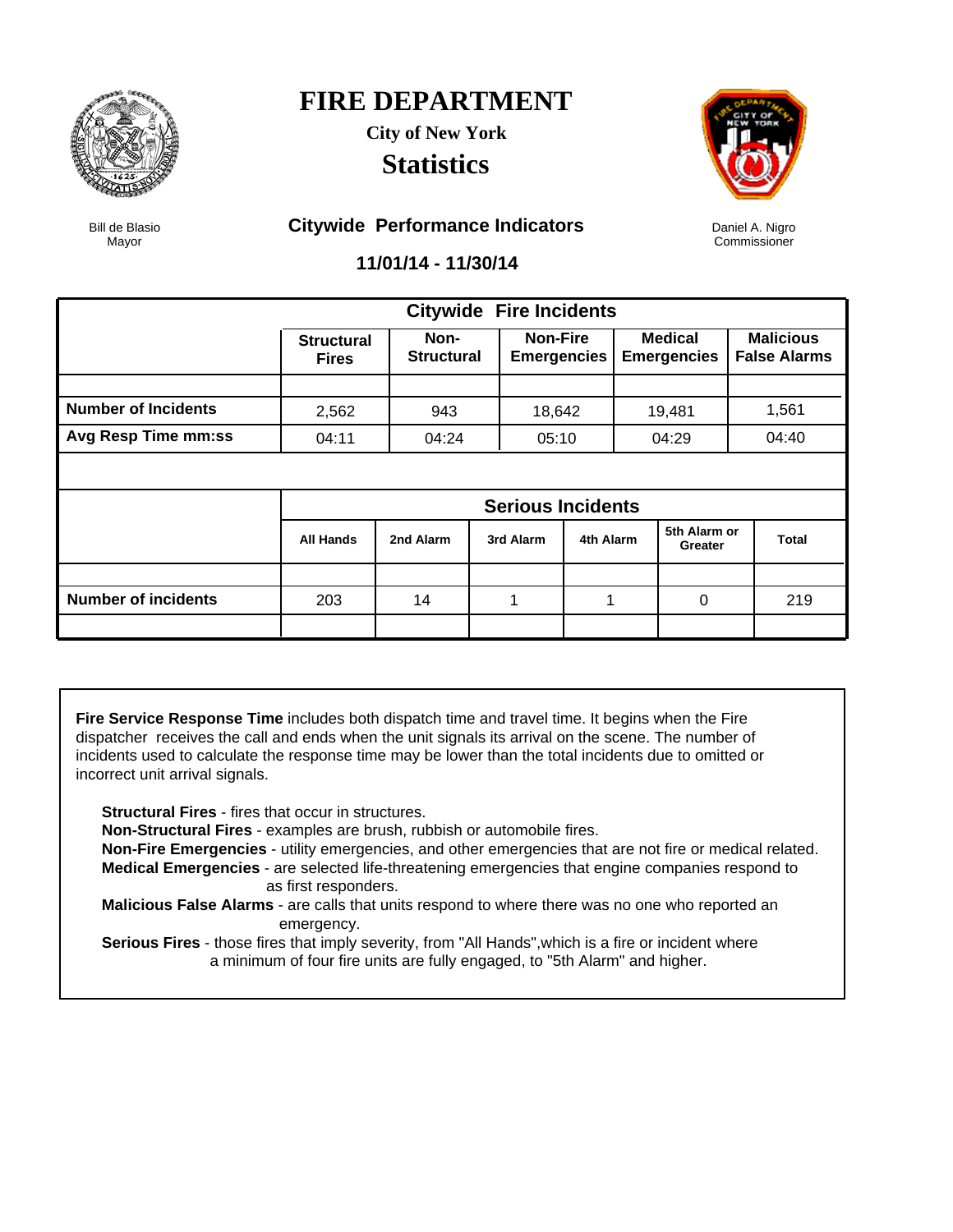

**City of New York Statistics**



Daniel A. Nigro Commissioner

Bill de Blasio Mayor

#### **Brooklyn Performance Indicators**

**11/01/14 - 11/30/14**

|                            |                                   | <b>Brooklyn Fire Incidents</b> |  |                                       |           |  |                                      |  |                                         |
|----------------------------|-----------------------------------|--------------------------------|--|---------------------------------------|-----------|--|--------------------------------------|--|-----------------------------------------|
|                            | <b>Structural</b><br><b>Fires</b> | Non-<br><b>Structural</b>      |  | <b>Non-Fire</b><br><b>Emergencies</b> |           |  | <b>Medical</b><br><b>Emergencies</b> |  | <b>Malicious</b><br><b>False Alarms</b> |
|                            |                                   |                                |  |                                       |           |  |                                      |  |                                         |
| <b>Number of Incidents</b> | 777                               | 249                            |  | 5,127                                 |           |  | 5,532                                |  | 391                                     |
| Avg Resp Time mm:ss        | 03:44                             | 03:50                          |  | 04:33                                 |           |  | 04:05                                |  | 04:16                                   |
|                            |                                   |                                |  |                                       |           |  |                                      |  |                                         |
|                            | <b>Serious Incidents</b>          |                                |  |                                       |           |  |                                      |  |                                         |
|                            | <b>All Hands</b>                  | 2nd Alarm                      |  | 3rd Alarm                             | 4th Alarm |  | 5th Alarm or<br>Greater              |  | <b>Total</b>                            |
|                            |                                   |                                |  |                                       |           |  |                                      |  |                                         |
| <b>Number of incidents</b> | 62                                | 2                              |  | 0                                     |           |  | 0                                    |  | 65                                      |
|                            |                                   |                                |  |                                       |           |  |                                      |  |                                         |

**Fire Service Response Time** includes both dispatch time and travel time. It begins when the Fire dispatcher receives the call and ends when the unit signals its arrival on the scene. The number of incidents used to calculate the response time may be lower than the total incidents due to omitted or incorrect unit arrival signals.

**Structural Fires** - fires that occur in structures.

**Non-Structural Fires** - examples are brush, rubbish or automobile fires.

 **Non-Fire Emergencies** - utility emergencies, and other emergencies that are not fire or medical related. **Medical Emergencies** - are selected life-threatening emergencies that engine companies respond to as first responders.

 **Malicious False Alarms** - are calls that units respond to where there was no one who reported an emergency.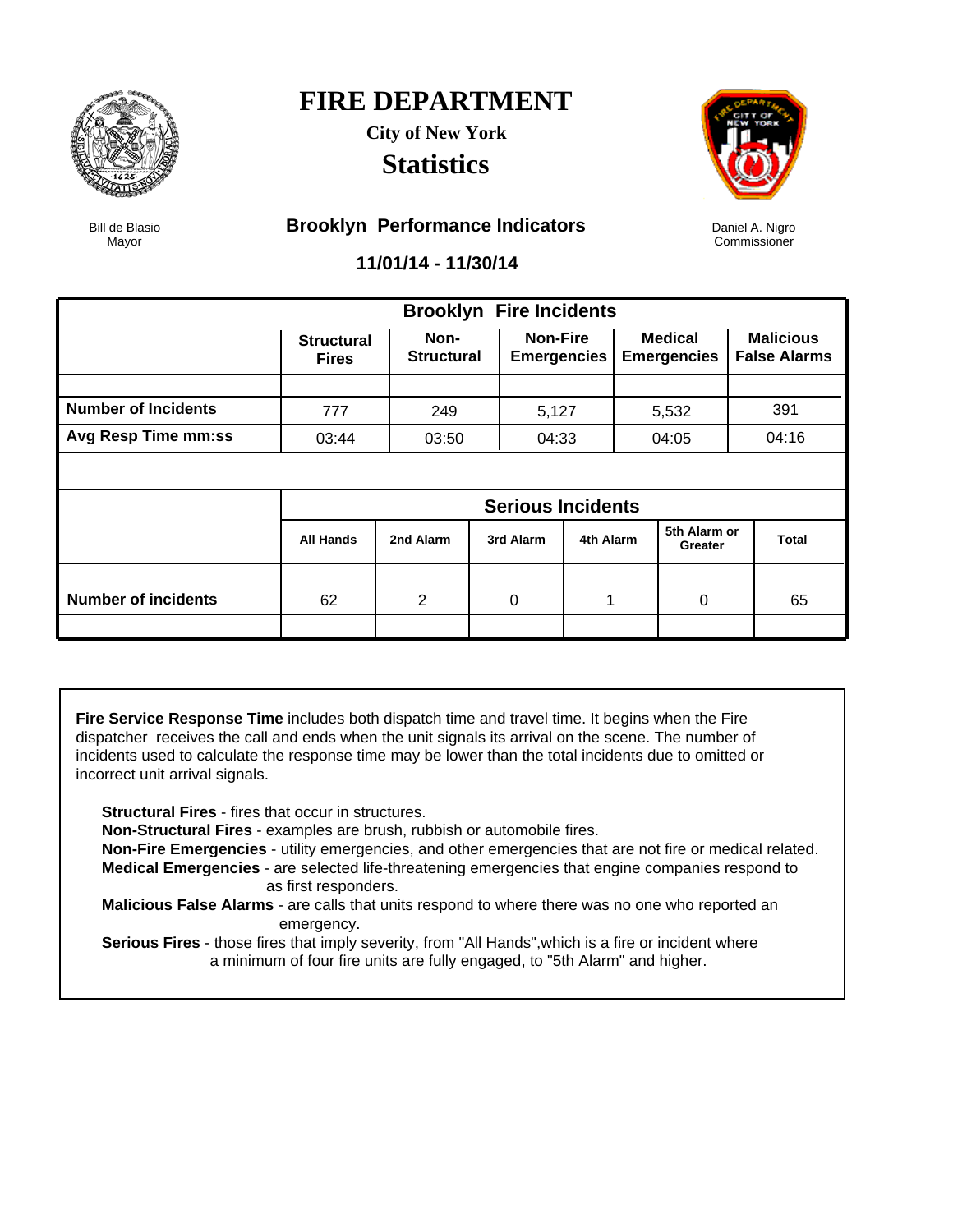

### **FIRE DEPARTMENT City of New York**

**Statistics**



Daniel A. Nigro Commissioner

Bill de Blasio Mayor

#### **Bronx Performance Indicators**

**11/01/14 - 11/30/14**

|                            |                                   |                           | <b>Bronx Fire Incidents</b>           |             |                                                                                   |  |                                         |
|----------------------------|-----------------------------------|---------------------------|---------------------------------------|-------------|-----------------------------------------------------------------------------------|--|-----------------------------------------|
|                            | <b>Structural</b><br><b>Fires</b> | Non-<br><b>Structural</b> | <b>Non-Fire</b><br><b>Emergencies</b> |             |                                                                                   |  | <b>Malicious</b><br><b>False Alarms</b> |
|                            |                                   |                           |                                       |             |                                                                                   |  |                                         |
| <b>Number of Incidents</b> | 574                               | 176                       | 3,777                                 |             |                                                                                   |  | 341                                     |
| <b>Avg Resp Time mm:ss</b> | 04:20                             | 04:42                     | 05:23                                 |             | <b>Medical</b><br><b>Emergencies</b><br>3,703<br>04:36<br>5th Alarm or<br>Greater |  | 04:46                                   |
|                            |                                   |                           |                                       |             |                                                                                   |  |                                         |
|                            |                                   |                           | <b>Serious Incidents</b>              |             |                                                                                   |  |                                         |
|                            | <b>All Hands</b>                  | 2nd Alarm                 | 3rd Alarm                             | 4th Alarm   |                                                                                   |  | <b>Total</b>                            |
|                            |                                   |                           |                                       |             |                                                                                   |  |                                         |
| <b>Number of incidents</b> | 33                                | 4                         | 0                                     | $\mathbf 0$ | $\Omega$                                                                          |  | 37                                      |
|                            |                                   |                           |                                       |             |                                                                                   |  |                                         |

**Fire Service Response Time** includes both dispatch time and travel time. It begins when the Fire dispatcher receives the call and ends when the unit signals its arrival on the scene. The number of incidents used to calculate the response time may be lower than the total incidents due to omitted or incorrect unit arrival signals.

**Structural Fires** - fires that occur in structures.

**Non-Structural Fires** - examples are brush, rubbish or automobile fires.

 **Non-Fire Emergencies** - utility emergencies, and other emergencies that are not fire or medical related. **Medical Emergencies** - are selected life-threatening emergencies that engine companies respond to as first responders.

 **Malicious False Alarms** - are calls that units respond to where there was no one who reported an emergency.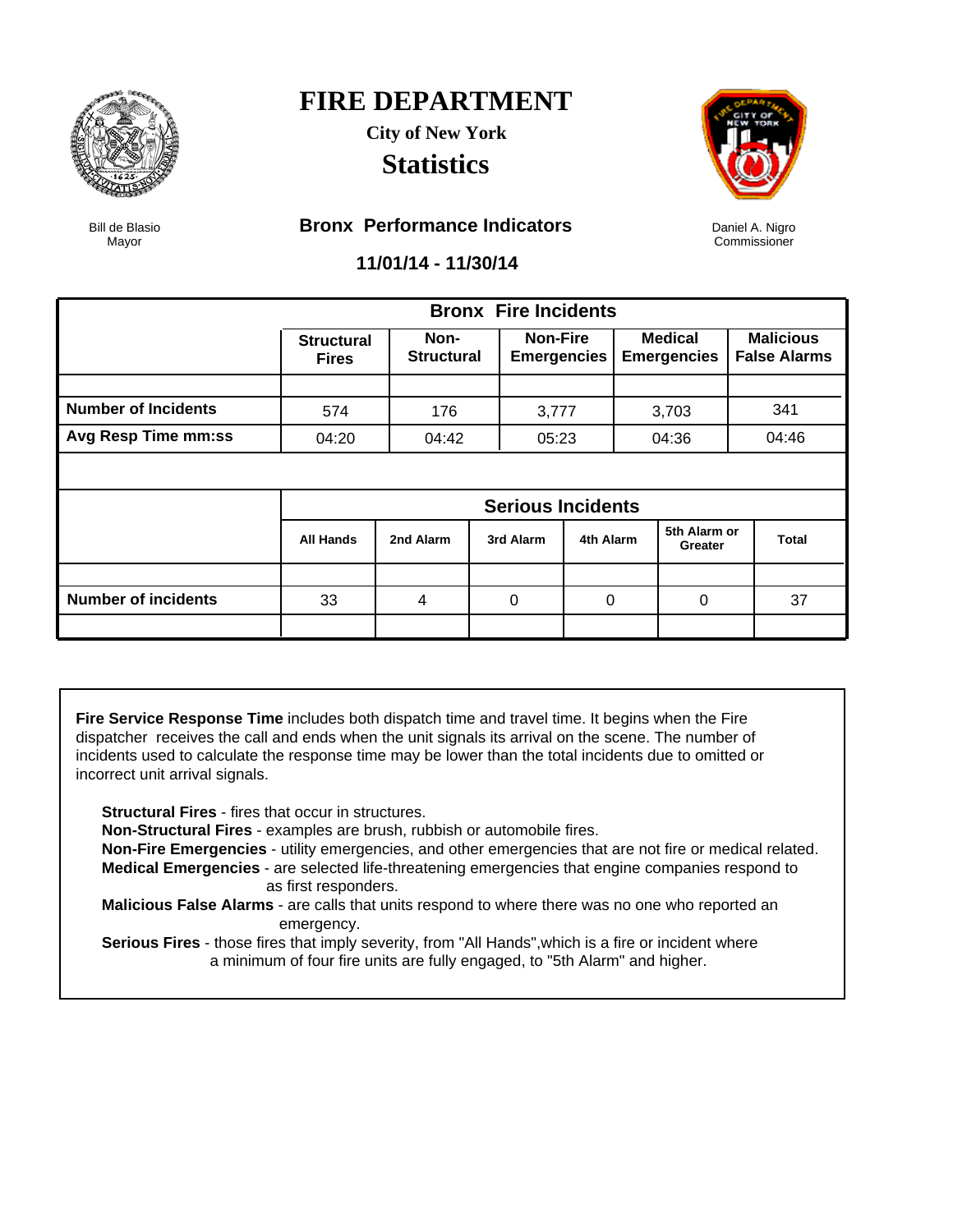

### **FIRE DEPARTMENT City of New York**

**Statistics**



Daniel A. Nigro Commissioner

Bill de Blasio Mayor

#### **Manhattan Performance Indicators**

**11/01/14 - 11/30/14**

|                            |                                   | <b>Manhattan Fire Incidents</b> |  |                                       |           |  |                                      |  |                                         |
|----------------------------|-----------------------------------|---------------------------------|--|---------------------------------------|-----------|--|--------------------------------------|--|-----------------------------------------|
|                            | <b>Structural</b><br><b>Fires</b> | Non-<br><b>Structural</b>       |  | <b>Non-Fire</b><br><b>Emergencies</b> |           |  | <b>Medical</b><br><b>Emergencies</b> |  | <b>Malicious</b><br><b>False Alarms</b> |
|                            |                                   |                                 |  |                                       |           |  |                                      |  |                                         |
| <b>Number of Incidents</b> | 561                               | 237                             |  | 5,339                                 |           |  | 5,370                                |  | 321                                     |
| Avg Resp Time mm:ss        | 04:16                             | 04:38                           |  | 05:23                                 |           |  | 04:42                                |  | 05:04                                   |
|                            |                                   |                                 |  |                                       |           |  |                                      |  |                                         |
|                            | <b>Serious Incidents</b>          |                                 |  |                                       |           |  |                                      |  |                                         |
|                            | <b>All Hands</b>                  | 2nd Alarm                       |  | 3rd Alarm                             | 4th Alarm |  | 5th Alarm or<br>Greater              |  | <b>Total</b>                            |
|                            |                                   |                                 |  |                                       |           |  |                                      |  |                                         |
| <b>Number of incidents</b> | 44                                | 2                               |  |                                       | $\Omega$  |  | 0                                    |  | 47                                      |
|                            |                                   |                                 |  |                                       |           |  |                                      |  |                                         |

**Fire Service Response Time** includes both dispatch time and travel time. It begins when the Fire dispatcher receives the call and ends when the unit signals its arrival on the scene. The number of incidents used to calculate the response time may be lower than the total incidents due to omitted or incorrect unit arrival signals.

**Structural Fires** - fires that occur in structures.

**Non-Structural Fires** - examples are brush, rubbish or automobile fires.

 **Non-Fire Emergencies** - utility emergencies, and other emergencies that are not fire or medical related. **Medical Emergencies** - are selected life-threatening emergencies that engine companies respond to as first responders.

 **Malicious False Alarms** - are calls that units respond to where there was no one who reported an emergency.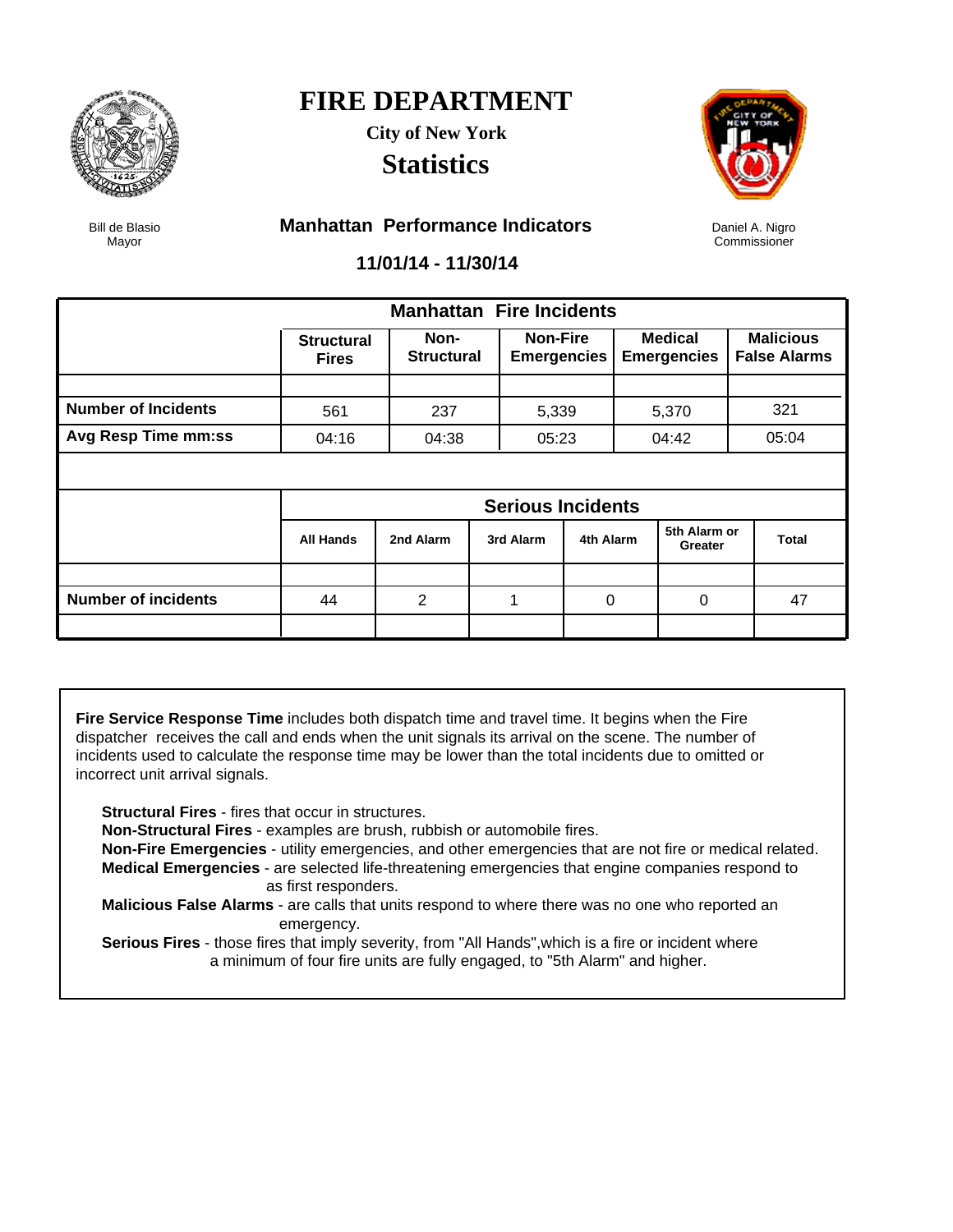

**City of New York Statistics**



Daniel A. Nigro Commissioner

Bill de Blasio Mayor

#### **Queens Performance Indicators**

**11/01/14 - 11/30/14**

|                            |                                   |                           |  | <b>Queens</b> Fire Incidents          |           |  |                                      |  |                                         |
|----------------------------|-----------------------------------|---------------------------|--|---------------------------------------|-----------|--|--------------------------------------|--|-----------------------------------------|
|                            | <b>Structural</b><br><b>Fires</b> | Non-<br><b>Structural</b> |  | <b>Non-Fire</b><br><b>Emergencies</b> |           |  | <b>Medical</b><br><b>Emergencies</b> |  | <b>Malicious</b><br><b>False Alarms</b> |
|                            |                                   |                           |  |                                       |           |  |                                      |  |                                         |
| <b>Number of Incidents</b> | 516                               | 215                       |  | 3,609                                 |           |  | 3,966                                |  | 368                                     |
| Avg Resp Time mm:ss        | 04:29                             | 04:30                     |  | 05:28                                 |           |  | 04:39                                |  | 04:43                                   |
|                            |                                   |                           |  |                                       |           |  |                                      |  |                                         |
|                            | <b>Serious Incidents</b>          |                           |  |                                       |           |  |                                      |  |                                         |
|                            | <b>All Hands</b>                  | 2nd Alarm                 |  | 3rd Alarm                             | 4th Alarm |  | 5th Alarm or<br>Greater              |  | Total                                   |
|                            |                                   |                           |  |                                       |           |  |                                      |  |                                         |
| <b>Number of incidents</b> | 52                                | 4                         |  | 0                                     | $\Omega$  |  | 0                                    |  | 56                                      |
|                            |                                   |                           |  |                                       |           |  |                                      |  |                                         |

**Fire Service Response Time** includes both dispatch time and travel time. It begins when the Fire dispatcher receives the call and ends when the unit signals its arrival on the scene. The number of incidents used to calculate the response time may be lower than the total incidents due to omitted or incorrect unit arrival signals.

**Structural Fires** - fires that occur in structures.

**Non-Structural Fires** - examples are brush, rubbish or automobile fires.

 **Non-Fire Emergencies** - utility emergencies, and other emergencies that are not fire or medical related. **Medical Emergencies** - are selected life-threatening emergencies that engine companies respond to as first responders.

 **Malicious False Alarms** - are calls that units respond to where there was no one who reported an emergency.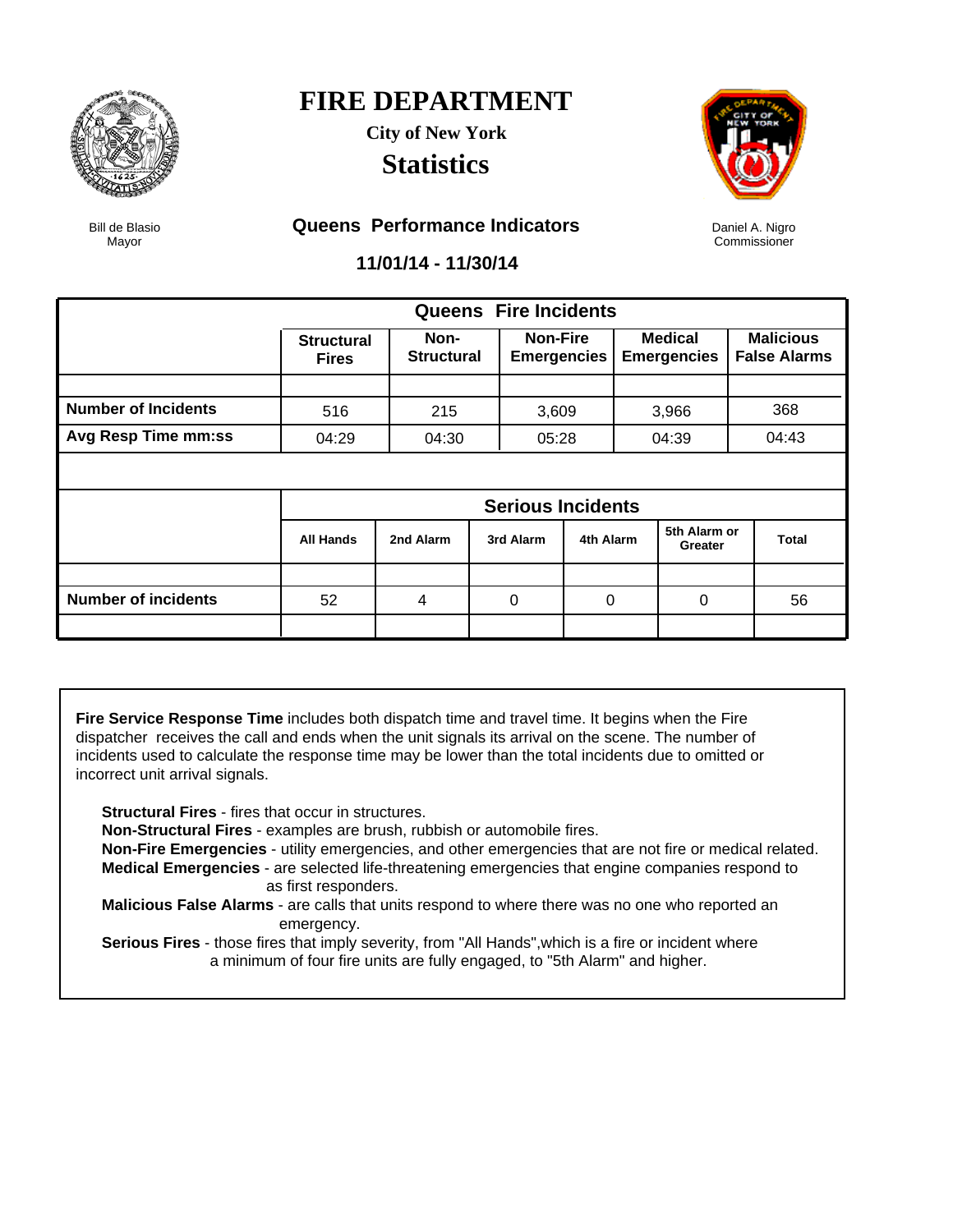

**City of New York Statistics**



Daniel A. Nigro Commissioner

Bill de Blasio Mayor

#### **Staten Island Performance Indicators**

**11/01/14 - 11/30/14**

|                            |                                   | <b>Staten Island Fire Incidents</b> |  |                                       |           |                                      |                         |  |                                         |
|----------------------------|-----------------------------------|-------------------------------------|--|---------------------------------------|-----------|--------------------------------------|-------------------------|--|-----------------------------------------|
|                            | <b>Structural</b><br><b>Fires</b> | Non-<br><b>Structural</b>           |  | <b>Non-Fire</b><br><b>Emergencies</b> |           | <b>Medical</b><br><b>Emergencies</b> |                         |  | <b>Malicious</b><br><b>False Alarms</b> |
|                            |                                   |                                     |  |                                       |           |                                      |                         |  |                                         |
| <b>Number of Incidents</b> | 134                               | 66                                  |  | 790                                   |           |                                      | 910                     |  | 140                                     |
| Avg Resp Time mm:ss        | 04:36                             | 04:44                               |  | 05:09                                 |           |                                      | 04:40                   |  | 04:24                                   |
|                            |                                   |                                     |  |                                       |           |                                      |                         |  |                                         |
|                            | <b>Serious Incidents</b>          |                                     |  |                                       |           |                                      |                         |  |                                         |
|                            | <b>All Hands</b>                  | 2nd Alarm                           |  | 3rd Alarm                             | 4th Alarm |                                      | 5th Alarm or<br>Greater |  | <b>Total</b>                            |
|                            |                                   |                                     |  |                                       |           |                                      |                         |  |                                         |
| <b>Number of incidents</b> | 12                                | 2                                   |  | $\Omega$                              | 0         |                                      | 0                       |  | 14                                      |
|                            |                                   |                                     |  |                                       |           |                                      |                         |  |                                         |

**Fire Service Response Time** includes both dispatch time and travel time. It begins when the Fire dispatcher receives the call and ends when the unit signals its arrival on the scene. The number of incidents used to calculate the response time may be lower than the total incidents due to omitted or incorrect unit arrival signals.

**Structural Fires** - fires that occur in structures.

**Non-Structural Fires** - examples are brush, rubbish or automobile fires.

 **Non-Fire Emergencies** - utility emergencies, and other emergencies that are not fire or medical related. **Medical Emergencies** - are selected life-threatening emergencies that engine companies respond to as first responders.

 **Malicious False Alarms** - are calls that units respond to where there was no one who reported an emergency.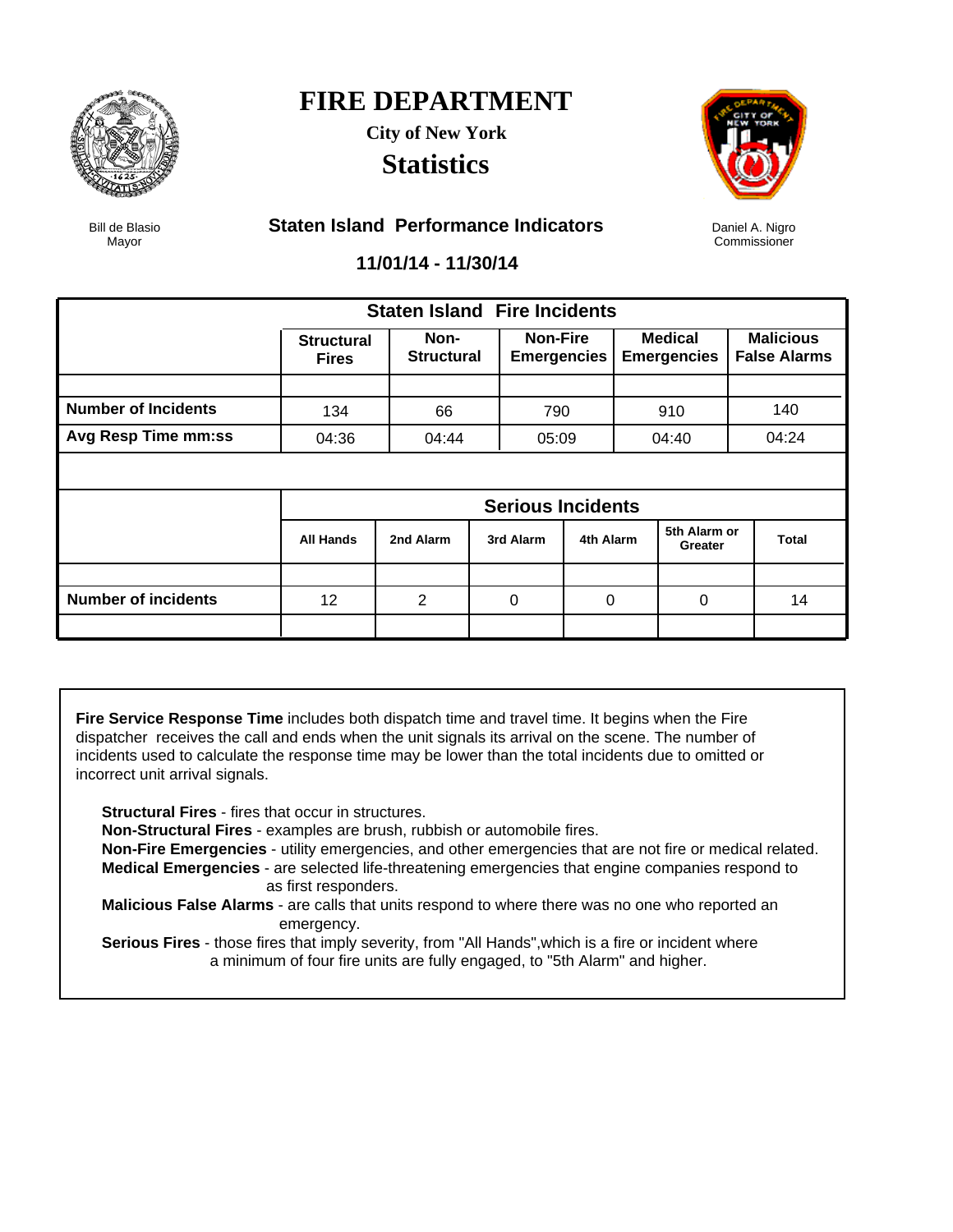

**City of New York**

### **Statistics**



Daniel A. Nigro Commissioner

Bill de Blasio Mayor

#### **Citywide Performance Indicators**

**11/01/14 - 11/30/14**

|                            |                |                |         |                | <b>Citywide Ambulance Incidents &amp; Runs</b> |         |     |  |  |  |
|----------------------------|----------------|----------------|---------|----------------|------------------------------------------------|---------|-----|--|--|--|
|                            |                | <b>Segment</b> |         |                | <b>Ambulance Tours</b>                         |         |     |  |  |  |
|                            | 1              | $1 - 3$        | $1 - 8$ |                | <b>ALS</b>                                     | 375.7   |     |  |  |  |
| <b>Number of Incidents</b> | 2,420          | 40,296         | 107,260 |                | <b>BLS</b>                                     | 679.6   |     |  |  |  |
| <b>Avg Resp Time MM:SS</b> | 05:20          | 06:51          | 09:04   |                |                                                |         |     |  |  |  |
| <b>Ambulance Runs</b>      | 5,014          | 50,114         | 121,893 |                | <b>TOTAL</b>                                   | 1,055.3 |     |  |  |  |
|                            |                |                |         |                |                                                |         |     |  |  |  |
|                            |                |                |         | <b>Segment</b> |                                                |         |     |  |  |  |
|                            | $\overline{2}$ | 3              | 4       | 5              | 6                                              | 7       | 8   |  |  |  |
|                            |                |                |         |                |                                                |         |     |  |  |  |
| <b>Number of Incidents</b> | 22,936         | 14,940         | 19,648  | 19,973         | 17,577                                         | 9,366   | 400 |  |  |  |
| <b>Ambulance Runs</b>      | 27,479         | 17,621         | 21,174  | 21,231         | 18,637                                         | 9,886   | 851 |  |  |  |
|                            |                |                |         |                |                                                |         |     |  |  |  |

#### **Emergency Medical Service Incidents:**

The total number of Emergency Medical Service incidents reflected in Segments 1 through 8.

#### **Emergency Medical Service Response Times:** 1-3

Dispatch and travel time in the two most severe call categories. These times are measured from the time the Fire dispatcher receives the call from the 911 operator and ends when the unit signals its arrival on the scene. The number of incidents used to calculate the response time may be lower than the total incidents due to omitted or incorrect unit arrival signals.

 **Segment 1** : Cardiac Arrest & Choking

**Segment 2 & 3** : Life Threatening Medical Emergencies

**Segment 4-8** : Non-Life Threatening Medical Emergencies

#### **ALS and BLS Ambulance Tours:**

An 8-hour shift when an ambulance is in service in the 911 system.

**ALS Ambulance:** Advanced Life Support staffed with Paramedics.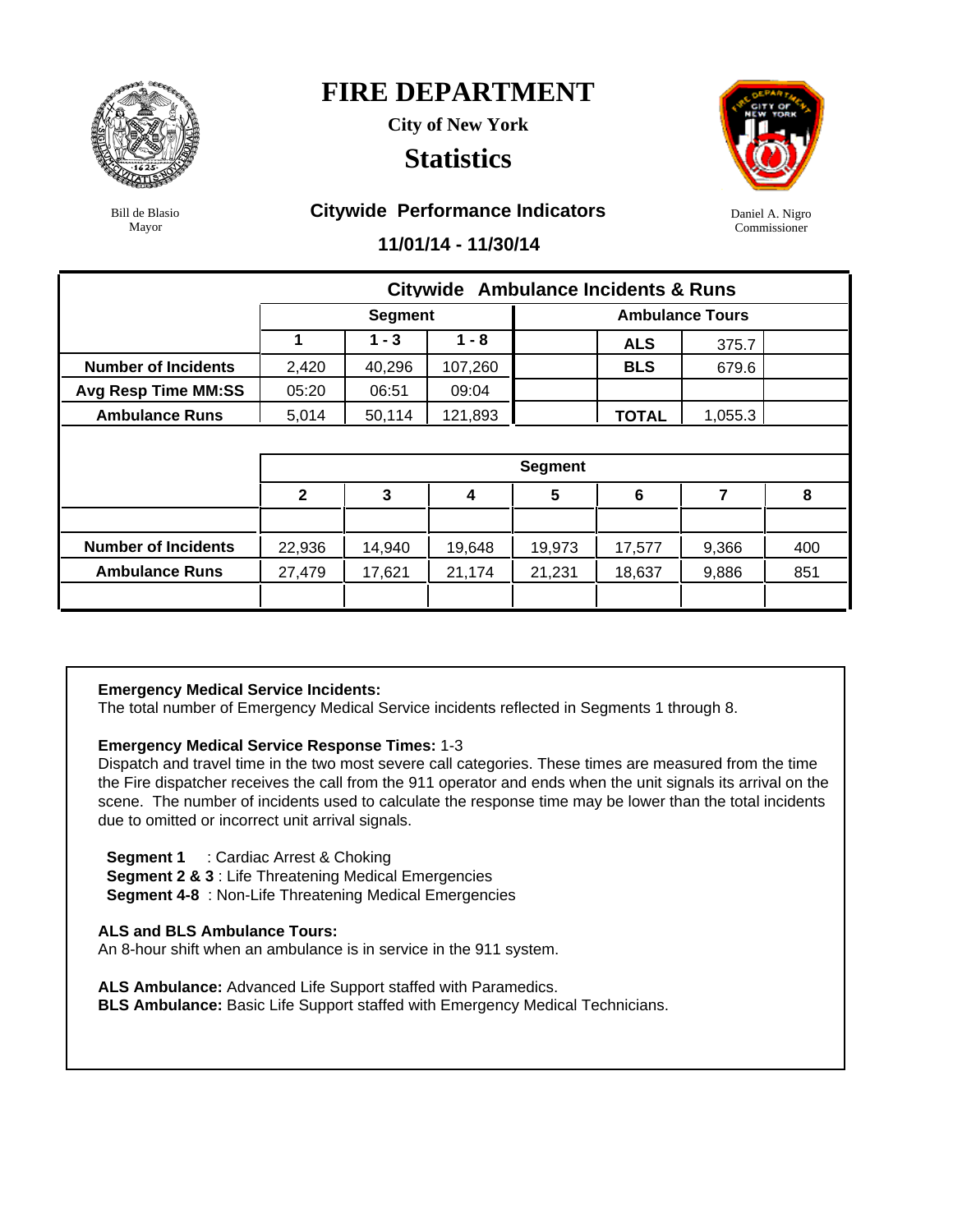

**City of New York**

### **Statistics**



Daniel A. Nigro Commissioner

Bill de Blasio Mayor

#### **Brooklyn Performance Indicators**

**11/01/14 - 11/30/14**

|                            |              |                |         | <b>Brooklyn</b> Ambulance Incidents & Runs |              |       |     |  |
|----------------------------|--------------|----------------|---------|--------------------------------------------|--------------|-------|-----|--|
|                            |              | <b>Segment</b> |         | <b>Ambulance Tours</b>                     |              |       |     |  |
|                            | 1            | $1 - 3$        | $1 - 8$ |                                            | <b>ALS</b>   | 104.8 |     |  |
| <b>Number of Incidents</b> | 686          | 11,456         | 30,529  |                                            | <b>BLS</b>   | 197.2 |     |  |
| <b>Avg Resp Time MM:SS</b> | 05:16        | 06:39          | 08:30   |                                            |              |       |     |  |
| <b>Ambulance Runs</b>      | 1,428        | 14,326         | 34,777  |                                            | <b>TOTAL</b> | 302.0 |     |  |
|                            |              |                |         |                                            |              |       |     |  |
|                            |              |                |         | <b>Segment</b>                             |              |       |     |  |
|                            | $\mathbf{2}$ | 3              | 4       | 5                                          | 6            | 7     | 8   |  |
|                            |              |                |         |                                            |              |       |     |  |
| <b>Number of Incidents</b> | 6,505        | 4,265          | 5,400   | 5,702                                      | 5,251        | 2,638 | 82  |  |
|                            |              |                |         |                                            |              |       |     |  |
| <b>Ambulance Runs</b>      | 7,852        | 5,046          | 5,813   | 6,063                                      | 5,589        | 2,843 | 143 |  |

#### **Emergency Medical Service Incidents:**

The total number of Emergency Medical Service incidents reflected in Segments 1 through 8.

#### **Emergency Medical Service Response Times:** 1-3

Dispatch and travel time in the two most severe call categories. These times are measured from the time the Fire dispatcher receives the call from the 911 operator and ends when the unit signals its arrival on the scene. The number of incidents used to calculate the response time may be lower than the total incidents due to omitted or incorrect unit arrival signals.

 **Segment 1** : Cardiac Arrest & Choking

**Segment 2 & 3** : Life Threatening Medical Emergencies

**Segment 4-8** : Non-Life Threatening Medical Emergencies

#### **ALS and BLS Ambulance Tours:**

An 8-hour shift when an ambulance is in service in the 911 system.

**ALS Ambulance:** Advanced Life Support staffed with Paramedics.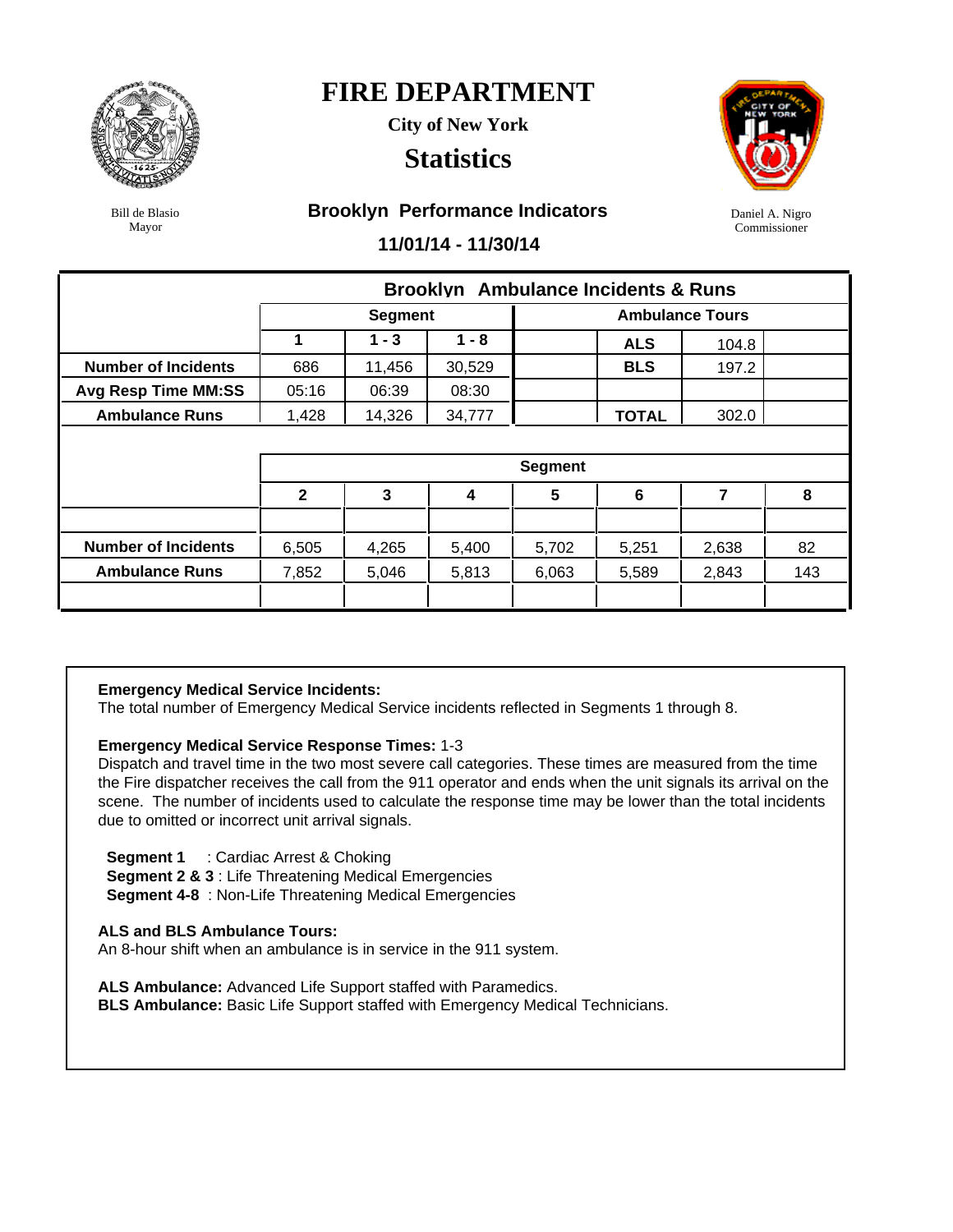

**City of New York**

### **Statistics**



Daniel A. Nigro Commissioner

Bill de Blasio Mayor

#### **Bronx Performance Indicators**

**11/01/14 - 11/30/14**

|                            |              |                |         | <b>Bronx</b> Ambulance Incidents & Runs |                        |       |     |  |  |
|----------------------------|--------------|----------------|---------|-----------------------------------------|------------------------|-------|-----|--|--|
|                            |              | <b>Segment</b> |         |                                         | <b>Ambulance Tours</b> |       |     |  |  |
|                            | 1            | $1 - 3$        | $1 - 8$ |                                         | <b>ALS</b>             | 82.0  |     |  |  |
| <b>Number of Incidents</b> | 500          | 9,246          | 24,657  |                                         | <b>BLS</b>             | 144.6 |     |  |  |
| <b>Avg Resp Time MM:SS</b> | 05:09        | 06:58          | 10:08   |                                         |                        |       |     |  |  |
| <b>Ambulance Runs</b>      | 1,038        | 11,294         | 27,794  |                                         | <b>TOTAL</b>           | 226.6 |     |  |  |
|                            |              |                |         |                                         |                        |       |     |  |  |
|                            |              |                |         | <b>Segment</b>                          |                        |       |     |  |  |
|                            | $\mathbf{2}$ | 3              | 4       | $5\phantom{1}$                          | 6                      | 7     | 8   |  |  |
|                            |              |                |         |                                         |                        |       |     |  |  |
| <b>Number of Incidents</b> | 5,456        | 3,290          | 4,014   | 4,868                                   | 4,253                  | 2,213 | 63  |  |  |
| <b>Ambulance Runs</b>      | 6,412        | 3,844          | 4,376   | 5,241                                   | 4,534                  | 2,245 | 104 |  |  |
|                            |              |                |         |                                         |                        |       |     |  |  |

#### **Emergency Medical Service Incidents:**

The total number of Emergency Medical Service incidents reflected in Segments 1 through 8.

#### **Emergency Medical Service Response Times:** 1-3

Dispatch and travel time in the two most severe call categories. These times are measured from the time the Fire dispatcher receives the call from the 911 operator and ends when the unit signals its arrival on the scene. The number of incidents used to calculate the response time may be lower than the total incidents due to omitted or incorrect unit arrival signals.

 **Segment 1** : Cardiac Arrest & Choking

**Segment 2 & 3** : Life Threatening Medical Emergencies

**Segment 4-8** : Non-Life Threatening Medical Emergencies

#### **ALS and BLS Ambulance Tours:**

An 8-hour shift when an ambulance is in service in the 911 system.

**ALS Ambulance:** Advanced Life Support staffed with Paramedics.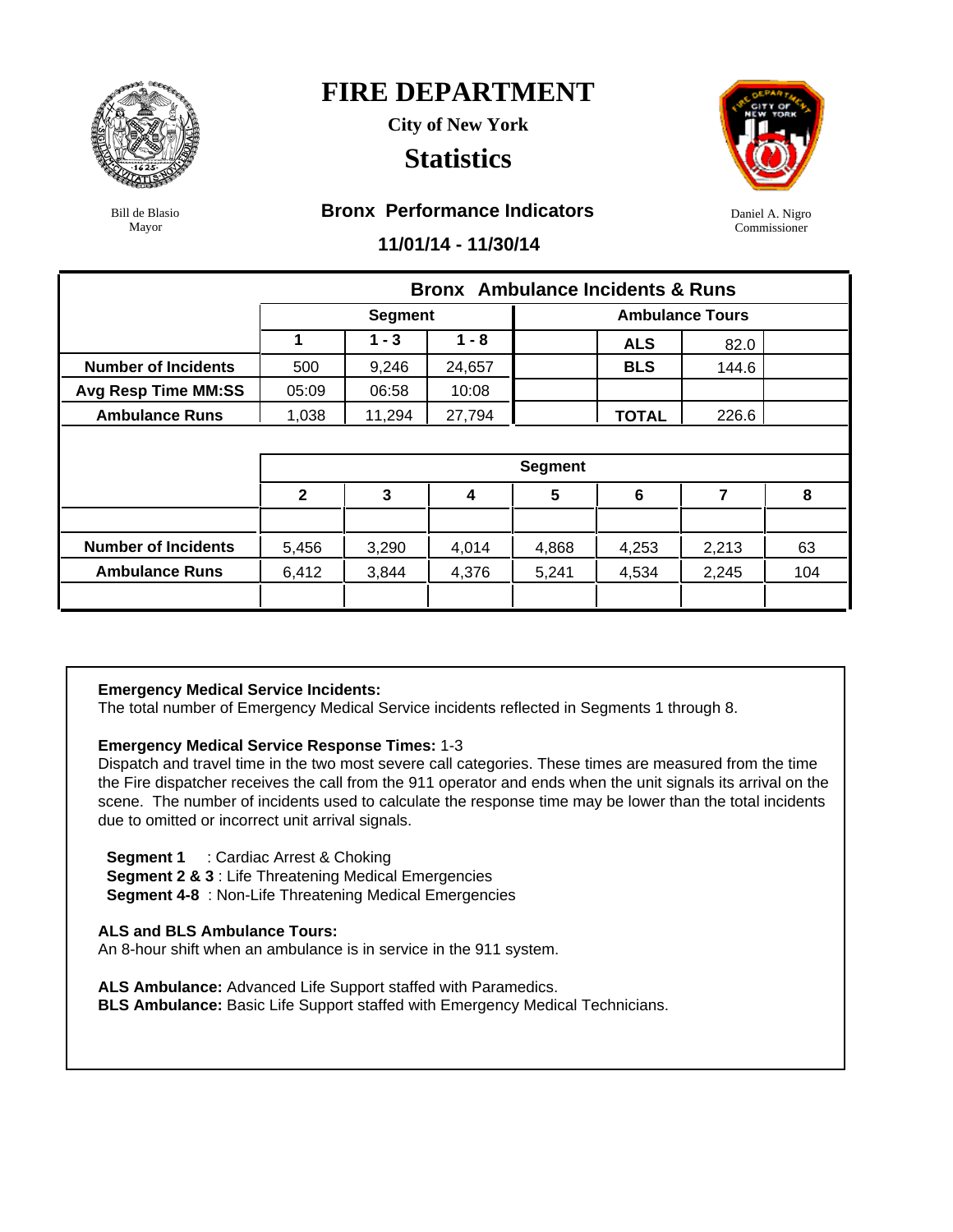

**City of New York**

### **Statistics**



Bill de Blasio Mayor

#### **Manhattan Performance Indicators**

Daniel A. Nigro Commissioner

#### **11/01/14 - 11/30/14**

|                            |                |                |                  |                        | <b>Manhattan</b> Ambulance Incidents & Runs |       |     |  |  |  |
|----------------------------|----------------|----------------|------------------|------------------------|---------------------------------------------|-------|-----|--|--|--|
|                            |                | <b>Segment</b> |                  | <b>Ambulance Tours</b> |                                             |       |     |  |  |  |
|                            | 1              | $1 - 3$        | $1 - 8$          |                        | <b>ALS</b>                                  | 87.0  |     |  |  |  |
| <b>Number of Incidents</b> | 520            | 10,042         | 27,309           |                        | <b>BLS</b>                                  | 142.1 |     |  |  |  |
| <b>Avg Resp Time MM:SS</b> | 04:54          | 06:35          | 09:08            |                        |                                             |       |     |  |  |  |
| <b>Ambulance Runs</b>      | 1,074          | 12,092         | 30,527           |                        | <b>TOTAL</b>                                | 229.0 |     |  |  |  |
|                            |                |                |                  |                        |                                             |       |     |  |  |  |
|                            | <b>Segment</b> |                |                  |                        |                                             |       |     |  |  |  |
|                            |                |                |                  |                        |                                             |       |     |  |  |  |
|                            | $\mathbf{2}$   | 3              | $\boldsymbol{4}$ | 5                      | 6                                           | 7     | 8   |  |  |  |
|                            |                |                |                  |                        |                                             |       |     |  |  |  |
| <b>Number of Incidents</b> | 5,735          | 3,787          | 5,300            | 4,939                  | 4,491                                       | 2,420 | 117 |  |  |  |
| <b>Ambulance Runs</b>      | 6,678          | 4,340          | 5,682            | 5,201                  | 4,717                                       | 2,599 | 236 |  |  |  |

#### **Emergency Medical Service Incidents:**

The total number of Emergency Medical Service incidents reflected in Segments 1 through 8.

#### **Emergency Medical Service Response Times:** 1-3

Dispatch and travel time in the two most severe call categories. These times are measured from the time the Fire dispatcher receives the call from the 911 operator and ends when the unit signals its arrival on the scene. The number of incidents used to calculate the response time may be lower than the total incidents due to omitted or incorrect unit arrival signals.

 **Segment 1** : Cardiac Arrest & Choking

**Segment 2 & 3** : Life Threatening Medical Emergencies

**Segment 4-8** : Non-Life Threatening Medical Emergencies

#### **ALS and BLS Ambulance Tours:**

An 8-hour shift when an ambulance is in service in the 911 system.

**ALS Ambulance:** Advanced Life Support staffed with Paramedics.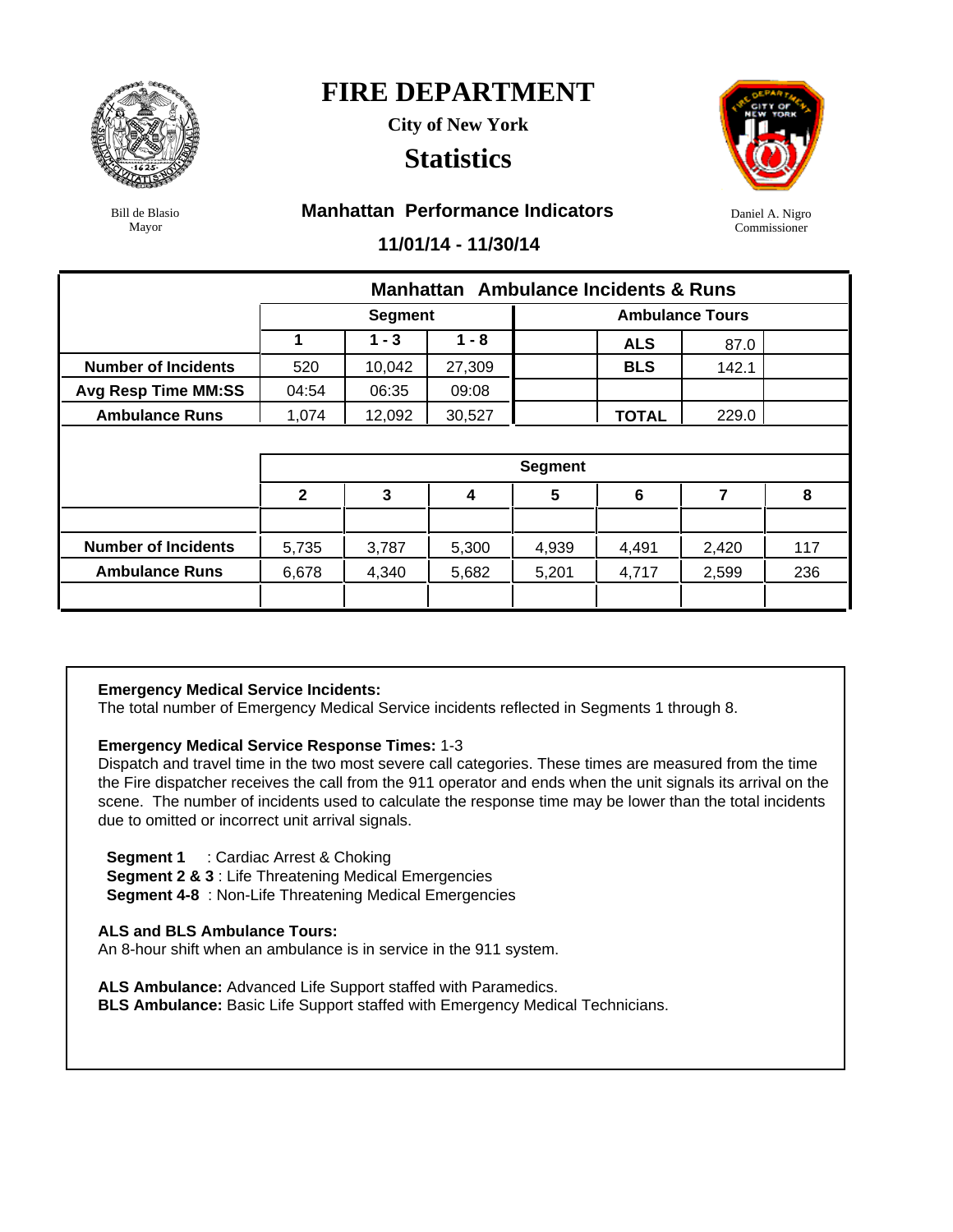

**City of New York**

### **Statistics**



Bill de Blasio Mayor

#### **Queens Performance Indicators**

**11/01/14 - 11/30/14**

|                            |              |                |         | Queens Ambulance Incidents & Runs |              |                |     |
|----------------------------|--------------|----------------|---------|-----------------------------------|--------------|----------------|-----|
|                            |              | <b>Segment</b> |         |                                   |              |                |     |
|                            |              | $1 - 3$        | $1 - 8$ |                                   | <b>ALS</b>   | 77.8           |     |
| <b>Number of Incidents</b> | 587          | 7,824          | 20,358  |                                   | <b>BLS</b>   | 156.8          |     |
| <b>Avg Resp Time MM:SS</b> | 05:50        | 07:20          | 08:48   |                                   |              |                |     |
| <b>Ambulance Runs</b>      | 1,212        | 10,078         | 23,498  |                                   | <b>TOTAL</b> | 234.5          |     |
|                            |              |                |         |                                   |              |                |     |
|                            |              |                |         | <b>Segment</b>                    |              |                |     |
|                            | $\mathbf{2}$ | 3              | 4       | 5                                 | 6            | $\overline{7}$ | 8   |
|                            |              |                |         |                                   |              |                |     |
| <b>Number of Incidents</b> | 4,262        | 2,975          | 4,092   | 3,692                             | 2,956        | 1,701          | 93  |
| <b>Ambulance Runs</b>      | 5,273        | 3,593          | 4,411   | 3,908                             | 3,117        | 1,782          | 202 |
|                            |              |                |         |                                   |              |                |     |

#### **Emergency Medical Service Incidents:**

The total number of Emergency Medical Service incidents reflected in Segments 1 through 8.

#### **Emergency Medical Service Response Times:** 1-3

Dispatch and travel time in the two most severe call categories. These times are measured from the time the Fire dispatcher receives the call from the 911 operator and ends when the unit signals its arrival on the scene. The number of incidents used to calculate the response time may be lower than the total incidents due to omitted or incorrect unit arrival signals.

 **Segment 1** : Cardiac Arrest & Choking

**Segment 2 & 3** : Life Threatening Medical Emergencies

**Segment 4-8** : Non-Life Threatening Medical Emergencies

#### **ALS and BLS Ambulance Tours:**

An 8-hour shift when an ambulance is in service in the 911 system.

**ALS Ambulance:** Advanced Life Support staffed with Paramedics.

**BLS Ambulance:** Basic Life Support staffed with Emergency Medical Technicians.

Daniel A. Nigro Commissioner